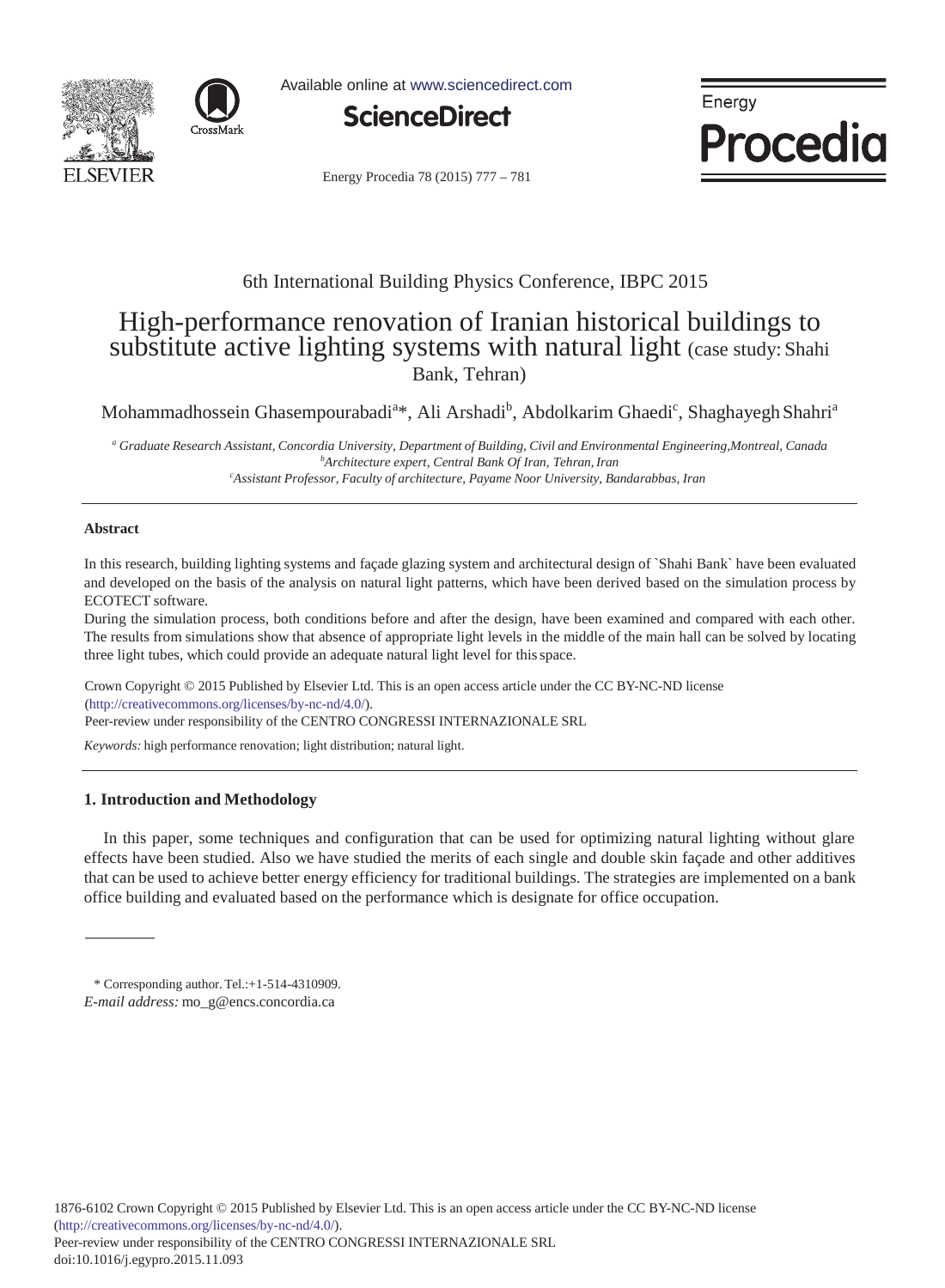In addition, three types of façade system (Traditional façade (with brick as external layer), Single skin façade and Double skin façade) have been chosen as options for glazed area in order to explain and compare the following factors:

- *Architectural design:* In this part, the office building was designed within two stories and redesigned to have better performance for light distribution, considering this fact that this building is located at the city center of Tehran with a semi-arid climate.
- *Environmental design:* As a main objective of this research, three types of building's façades (traditional, single skin façade, and double skin façade) were compared with each other as options for renovation of the glazing areas.
- *Lighting:* The daylight level was analyzed using ECOTECT software in order to find the best solution for providing sufficient light level and enough visual comfort aswell.



Fig. 1. Architectural design and the conventional distribution of lighting in interior space of the bank

#### **2. Literature Review**

"Double-skin facade is a special type of envelope, where a second skin, usually a transparent glazing, is placed in front of a regular building facade. The air space in between, called the channel, can be rather important. In general, the channel is ventilated (naturally, mechanically, or using a hybrid system) in order to diminish overheating problems in summer and to contribute to energy savings in winter."

Viljoen investigated the possibility of improving day lighting for double skinned office buildings [1]. Scale models were used in an artificial sky and computer simulations. This was to examine the effects of changes in re-entrant slots in the facade and lowering of the central area on the floor. The result showed that the daylight area can increase by equal to 23% when it uses a walkway or cavity option alone, as compared to re-entrant facade slots that produced no increase in the daylight area, lowering the central floor area produced an increase of up to 14% of light. None of the walkway options could produce a daylight area of greater than 53% of the total floor space.

In addition, Hien [2], Gratia [3] espoused that using DSF can reduce the lighting energy consumption by making full use of day lighting. Furthermore, in another related study, Kim [4] also evaluated the control performance of a daylight dimming system by using double skin envelop (DSE) configurations under a variety of daylight conditions. The purpose was to propose a better control alternative in a small-office space. Computer simulations were performed for photo sensors positioned at three distinctive locations in three different shielding conditions with three different sky conditions. The result showed that a partially shielded condition generally achieved good dimming performance under clear and intermediate cloudy skies.

On the other hand, Hoseggen [5] claimed that the additional glass layer reduced the indoor daylight illumination levels. According to Poirazis [6] the daylight properties of DSF are similar to other types of glazed facades (i.e. single skin facade). This means that an area within the floor space is considered to be daylight when it receives at least 300 lx for over 50% of the working year. Based on the previous mentioned studies, they demonstrated a lack of deep